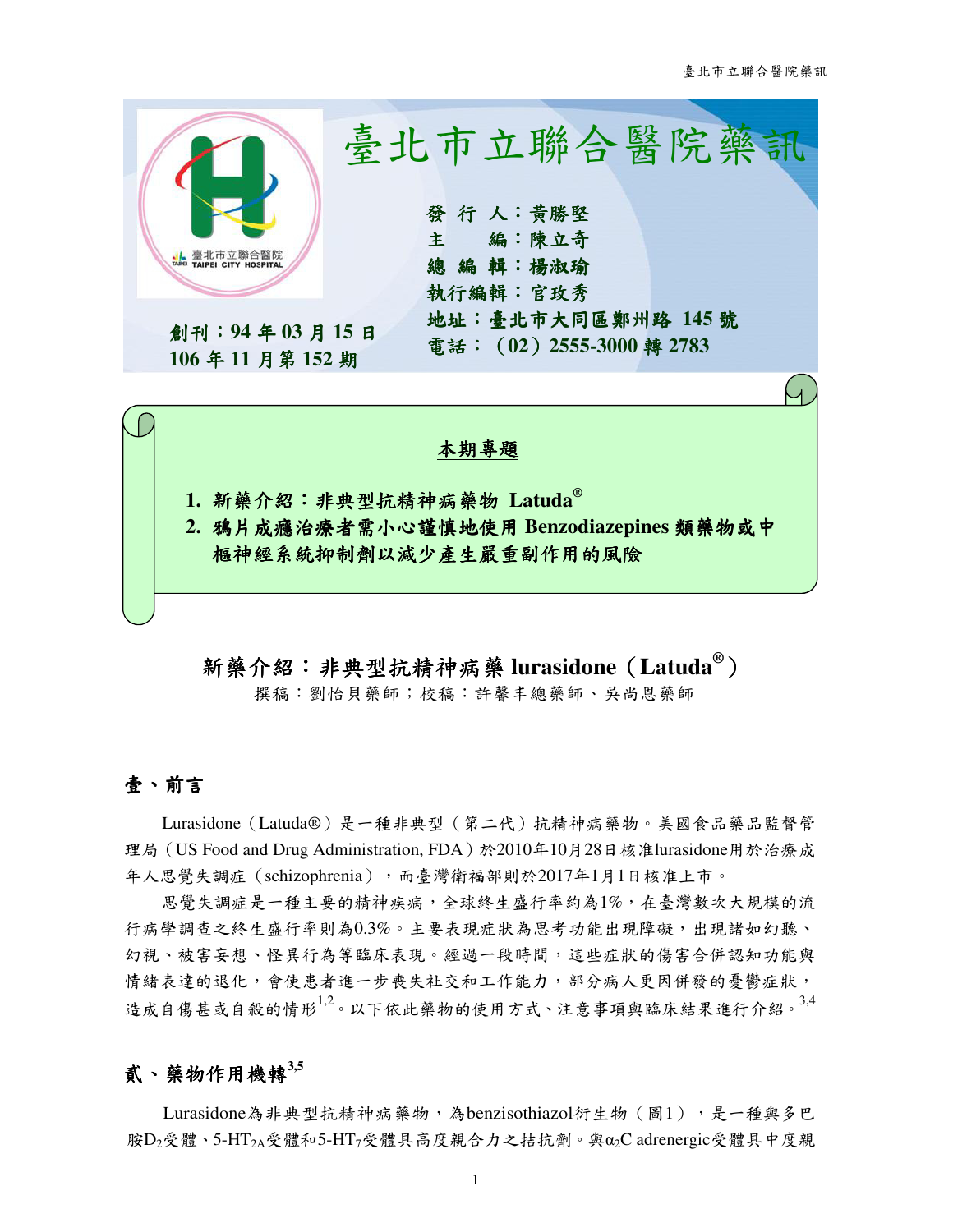合力,亦是血清素5-HT<sub>1A</sub>受體之部分作用劑,與α<sub>2</sub>A adrenergic受體之拮抗劑,對histamine H<sub>1</sub> 及muscarinic  $M_1$ 受體具輕微或無結合力。



圖 1. Lurasidone hydrochloride<sup>5</sup>

# 參、用法用量**<sup>3</sup>**

Lurasidone的建議起始劑量為每日40 mg,維持劑量需依照臨床反應進行調整,最大 劑量每天不超過160 mg。本藥與食物服用會增加lurasidone的吸收,其AUC約增加2倍, Cmax約增加3倍,因此建議與食物併服。

Lurasidone在肝或腎功能不全的病人族群須調整使用劑量,Clcr < 50 ml/min建議調整 劑量為:起始劑量為每日20 mg,每日劑量不得超過80mg。中度肝功能不全患者 (Child-Pugh class B)的起始劑量為每日20mg,每日維持劑量不得超過80 mg;嚴重肝功 能不全患者(Child-Pugh class C)的起始劑量為每日20 mg,每日維持劑量不得超過40mg。

# $\mathbf{F}$ 、注意事項與副作用 $3$

使用 lurasidone 不建議與強力 CYP3A4 抑制劑 (如: ketoconazole, clarithromycin, ritonavir, voriconazole, mibefradil 等), 或 CYP3A4 誘導劑 (如: rifampin, avasimibe, St. John's wort, phenytoin, carbamazepine 等)合併使用,因會造成 lurasidone 治療劑量因此過高或不足,進而 影響治療。

使用 lurasidone (Latuda®) 最常出現的不良反應為嗜睡、靜坐不能、噁心及錐體外徑症 狀。其對於體重、總膽固醇、三酸甘油脂、血糖、泌乳激素等參數影響甚小。然而,對於病 人本身有糖尿病或有糖尿病家族史,在剛開始使用 lurasidone 時,仍應進行空腹血糖檢測, 並且在治療期間定期檢測,防範可能血糖異常所造成的風險。

目前尚未證實 lurasidone 可安全使用於孕婦或授乳母親,因此需評估其治療效益大於對 母親與胎兒之潛在風險,才可將 lurasidone 使用於孕婦、授乳母親或可能懷孕的婦女。對於 小於 18 歲的兒童病患服用 lurasidone 的安全性及有效性尚未確立。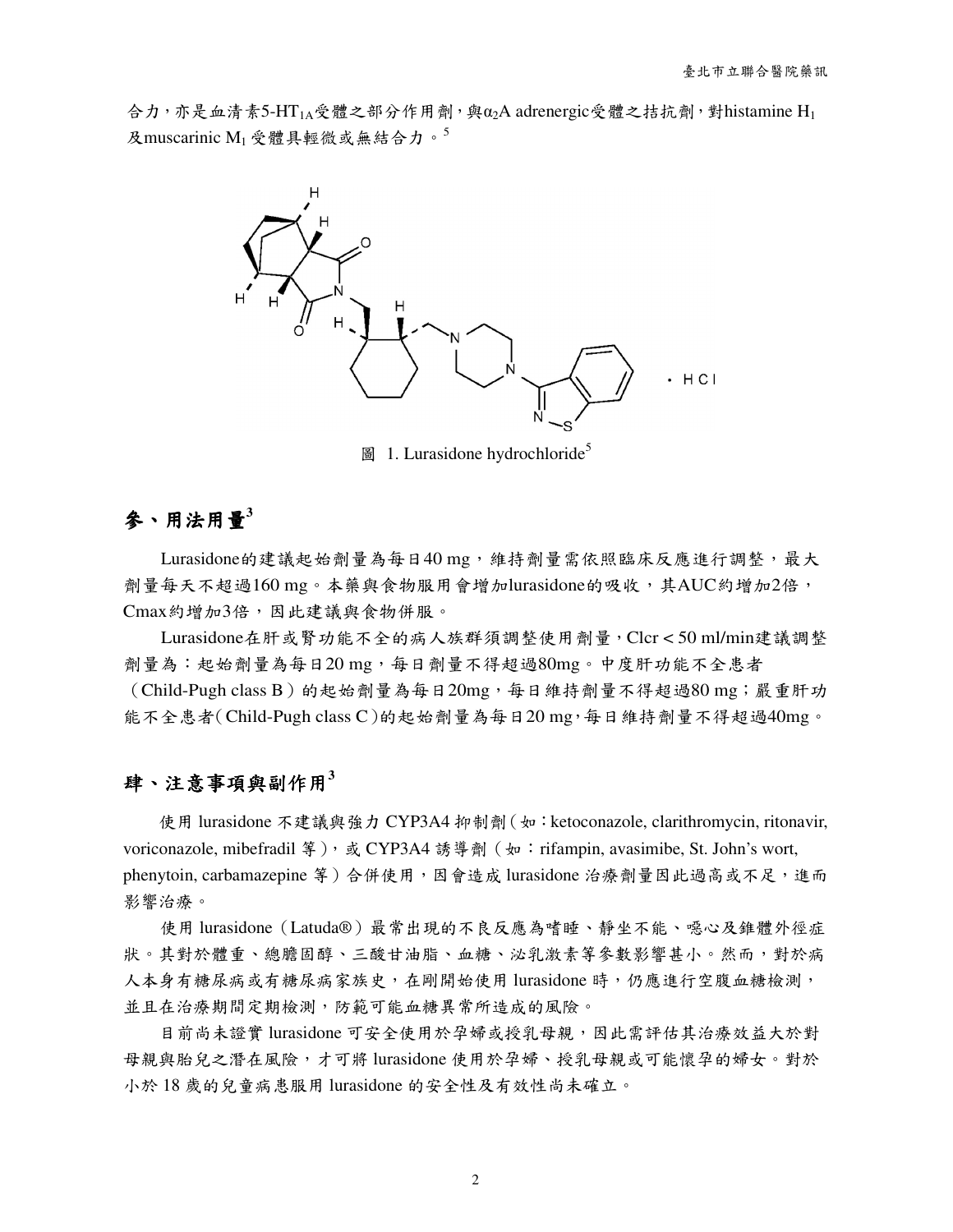#### 伍、臨床實驗結果

根據加拿大的藥品和衛生技術局(Canadian Agency for Drugs and Technologies in Health, CADTH)的藥物專家委員會(Canadian Drug Expert Committee, CDEC)引用 Leucht 在 2013 年,對 15 種口服抗精神病藥和安慰劑隨機對照試驗(randomized controlled trial, RCT)的一 項網絡綜合分析 (network meta-analysis), lurasidone 和 aripiprazole, haloperidol, quetiapine, ziprasidone, chlorpromazine, asenapine, 在正性和負性症狀量表(Positive and Negative Syndrome Scale, PANSS)整體分數上沒有統計上顯著差異。<sup>6</sup>

Lurasidone 40 至 160 mg/day 比較 quetiapine XR 200 至 800 mg/day(為期 12 個月),第 12 個月的復發率依序為 23.7%和 33.6%;而靜坐不能(akathisia)及帕金森症(parkinsonism) 則是 lurasidone 組的病人較高(12.1% vs 2.4% 及 8.7% vs 0%),但兩組在第 12 個月的體重、 腰圍與 BMI 改變量相當。

Lurasidone 40 至 120 mg/day 比較 risperidone 2 至 6 mg/day (為期 12 個月), 第 12 個月 的復發率依序分別為 26.5%和 21.0%;lurasidone 組相較於 risperidone 組的復發風險為 1.31 (95% CI: 0.87~1.97)。兩組治療出現的不良事件或嚴重不良事件中,錐體外症狀

(extrapyramidal symptoms, EPS)事件比率相當;而雖然血糖的增加量 lurasidone 組顯著(p =  $0.005$ )少於 risperidone 組,但兩組於總膽固醇、低密度脂蛋白膽固醇、三酸甘油脂、HbA1c 的改變量相當。於體重、腰圍與 BMI 改變量的比較,lurasidone 組的減少量顯著(p < 0.001) 優於 risperidone 組。<sup>8</sup>

蘇格蘭藥物委員會(Scottish Medicines Consortium, SMC)於 2014 年 10 月決議接受 lurasidone 18.5 mg、37 mg、74 mg film-coated tablets 用於蘇格蘭國民健康服務體系(National Health Service, NHS), 以治療 18 歲及以上之思覺失調症,並限制做為避免體重增加和代謝副 作用之替代治療選擇。SMC 認為在以 lurasidone 治療 6 週後, 在 PANSS 總分自基線點的平 均改變量優於 placebo,治療 12 個月後,到復發的時間長度 (time to relapse) 不劣於其他第 二代抗精神病藥品。9

#### 陸、結論

Lurasidone 對於治療思覺失調症之正性與負性症狀有良好效果,相較於其他非典型抗精 神病藥物,使用本藥的病人呈現較低的復發率與住院率。而對於由 olanzapine 轉換成 lurasidone 的病人,本藥能夠維持原先的治療效果,同時能降低體重與改善血脂參數。相較於使用非典 型抗精神病藥導致的體重、總膽固醇、三酸甘油脂、血糖、泌乳激素上升的副作用,本藥的 影響較小。結合其一日一次的方便使用方式,lurasidone 可作為治療思覺失調的另一種選擇。

3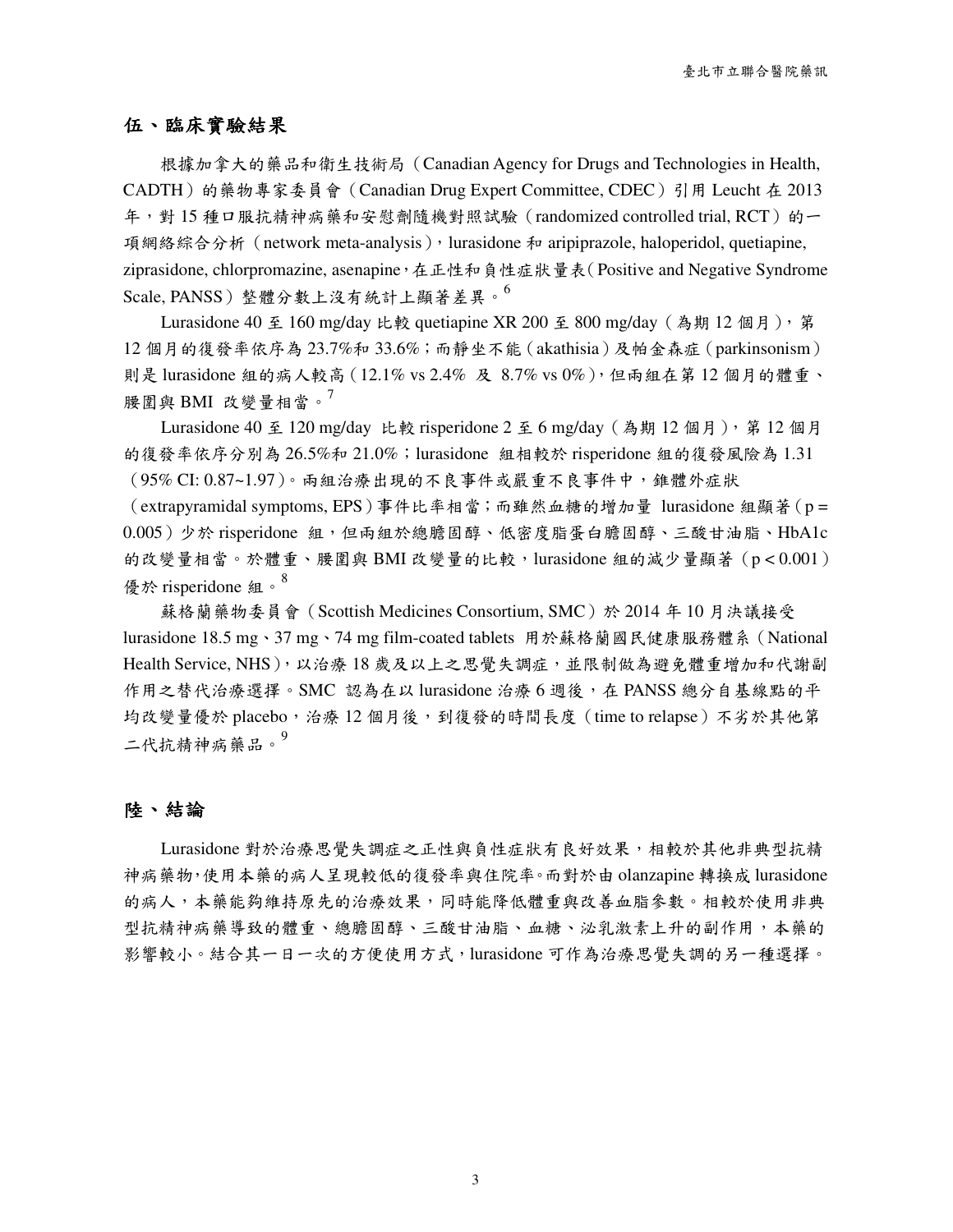# 柒、參考文獻

- 1. Findlay LJ, El-Mallakh P, El-Mallakh RS. Management of bipolar I depression: clinical utility of lurasidone. Ther Clin Risk Manag. 2015; 11: 75-81.
- 2. Harvey PD. The clinical utility of lurasidone in schizophrenia: patient considerations. Neuropsychiatr Dis Treat. 2015; 11: 1103-9.
- 3. 藥品仿單:Latuda®(lurasidone)。2016年。
- 4. Vázquez GH, Holtzman JN, Tondo L. et al. Efficacy and tolerability of treatments for bipolar depression. J Affect Disord. 2015; 183: 258-62.
- 5. Ishibashi T, Horisawa T, Kokuda K, et al. Pharmacological Profile of Lurasidone, a Novel Antipsychotic Agent with Potent 5-Hydroxytryptamine 7 (5-HT7) and 5-HT1A Receptor Activity. The Journal of Pharmacology and Experimental Therapeutics. 2010; 334(1): 171-81.
- 6. Leucht S, Cipriani A, Spineli L, et al. Comparative efficacy and tolerability of 15 antipsychotic drugs in schizophrenia: a multiple-treatments meta-analysis. Lancet. 2013; 382(9896): 951-62.
- 7. Canadian Agency for Drugs and Technologies in Health. Common Drug Review (CDR) clinical report for Latuda (resubmission). Available at https://www.cadth.ca/sites/default/files/cdr/clinical/SR0331\_Latuda\_CL\_Report\_e.pdf. May 9, 2013. Accessed Nov 13, 2017.
- 8. 財團法人醫藥品查驗中心。樂途達錠(Latuda tablets 20mg/40mg/80mg)醫療科技評估 報告「藥物納入全民健康保險給付建議書-藥品專用」資料摘要。Available at https://www.nhi.gov.tw/Resource/webdata/31706\_1\_Latuda%20(lurasidone).pdf. June 6, 2016. Accessed Nov 13, 2017.
- 9. Scottish Medicines Consortium (SMC). SMC No. (994/14): lurasidone, 18.5mg, 37mg, 74mg film-coated tablets (Latuda® ). Available at https://www.scottishmedicines.org.uk/files/advice/lurasidone\_\_Latuda\_\_FINAL\_Sept\_2014\_ amended\_15.09.14\_for\_website.pdf. October 13. 2014. Nov 13, 2017.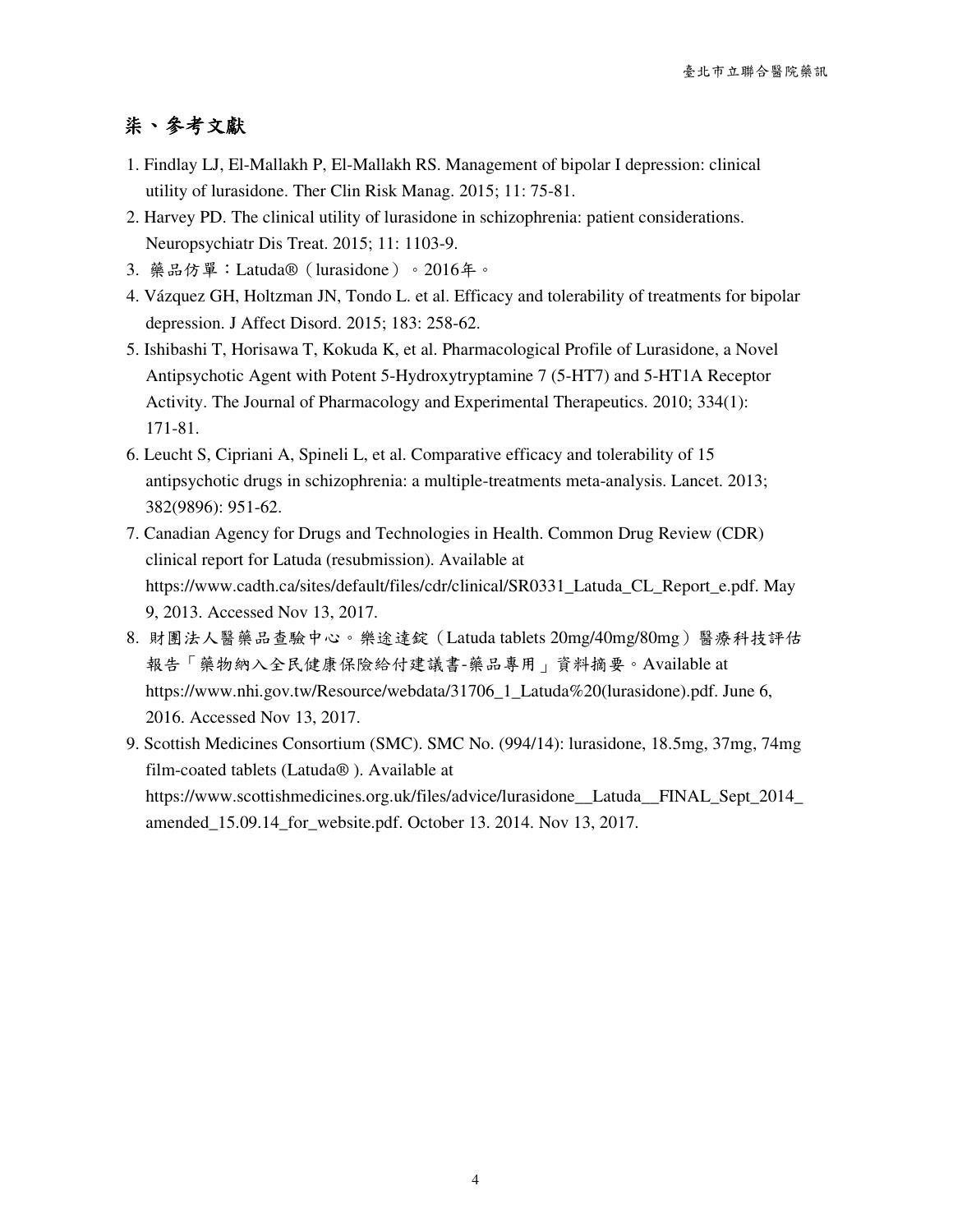# 藥物安全資訊

撰稿:陳又任藥師;校稿:余芝瑤藥師

## 鴉片成癮治療者需小心謹慎使用

#### **Benzodiazepines** 類藥物或中樞神經系統抑制劑

#### 壹、鴉片成癮治療者使用 鴉片成癮治療者使用 **BZD** 類藥物或中樞神經系統抑制劑

鴉片成癮病人常使用 methadone 及 buprenorphine 作為輔助治療藥物(medication-assisted treatment, MAT),這些病人也可能會使用到 benzodiazepines (BZD) 類藥物或中樞神經系統抑 制劑來治療戒斷症狀。

FDA 於 2017 年 9 月針對鴉片成癮治療者使用 BZD 類藥物,或中樞神經系統抑制劑發布 的安全性資訊建議,雖然使用 methadone 及 buprenorphine 的病人,同時併用 BZD 類藥物或 中樞神經系統抑制劑,可能會增加產生嚴重副作用的風險,但這類成癮病人若在已使用 BZD 類及其它會抑制中樞神經的藥物的狀況下,也不應不給予 methadone 及 buprenorphine 作為其 治療成癮藥物。因鴉片成癮未治療,對病人造成的傷害會超過這些藥物併用的風險,故還是 建議病人接受以 methadone 及 buprenorphine 作為成癮治療藥物,但應透過專業醫療人員的規 劃與管理,小心使用藥物,以減少風險的發生。FDA 要求把這些警訊加到 buprenorphine 及 methadone 藥品標示中,以減少鴉片成癮輔助治療類藥物與 BZD 類藥物的併用。

## 貳、建議

#### 一、醫療專業人員需注意事項:

- 1. 教育病人 buprenorphine 或 methadone 與 BZD 類藥物或其它中樞神經抑制劑併用時可 能會產生嚴重副作用,包含:藥物劑量過高、死亡。
- 2. 當開始使用 MAT,應建立處置策略來管理處方或非法的 BZD 類藥物或其它中樞神經 抑制劑的使用。
- 3. 如果情況允許,應逐漸調降(tapering)BZD 類藥物或中樞神經抑制劑的劑量,至完全 停用。
- 4. 確認病人使用 BZD 類藥物或其它中樞神經抑制劑是否用來治療焦慮或失眠症狀,若是, 請考慮其他更佳的治療選擇來治療焦慮或失眠。
- 5. 認知病人可能需要長期使用 MAT,在對病人有益處的情況下,應繼續使用這些藥物至 達治療目標為止。
- 6. 提供整合性的照護,確保所有醫療人員皆清楚病人正在使用buprenorphine或methadone 治療。
- 7. 透過常規尿液或血液檢測,監測病人是否有使用非法藥物。